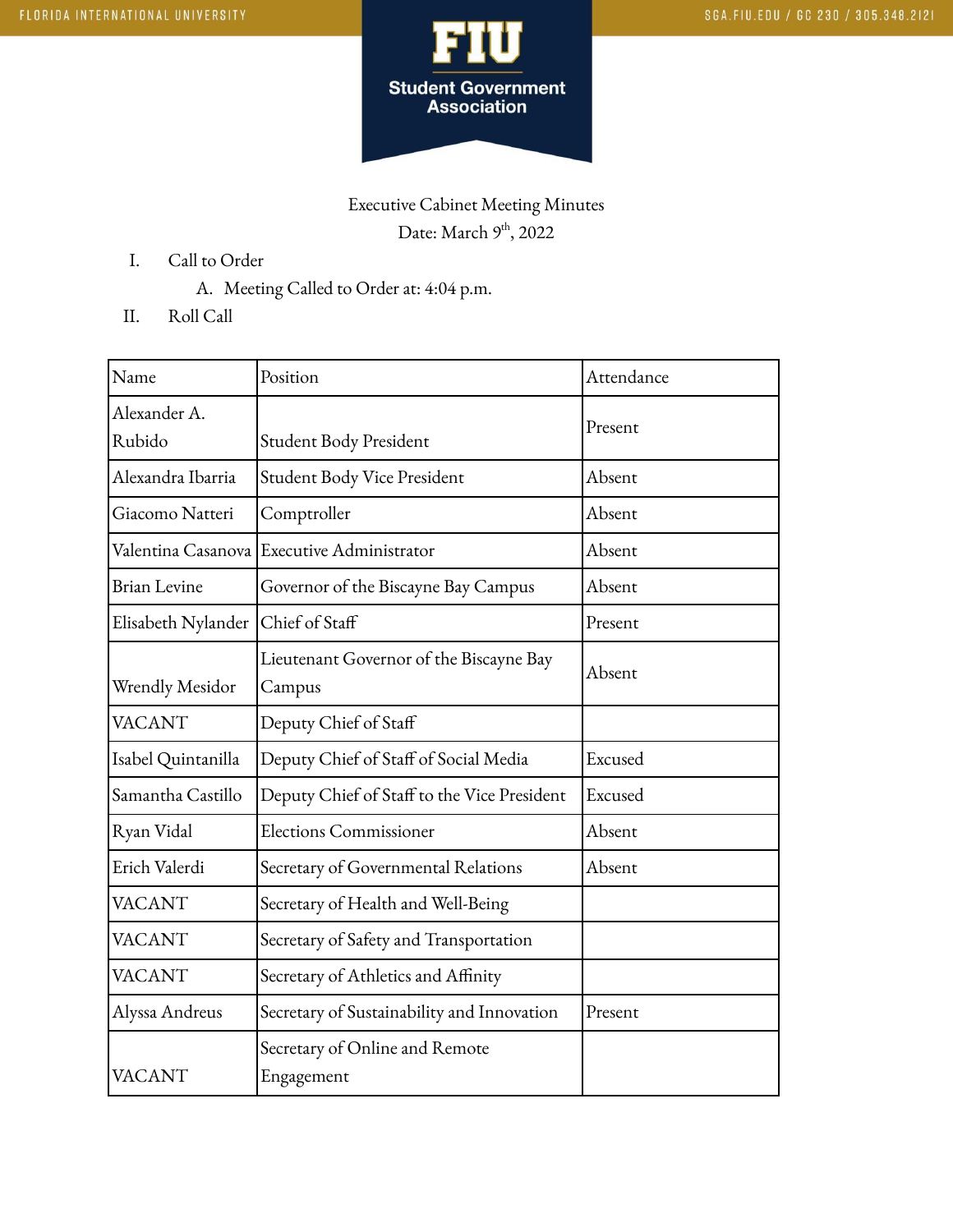| <b>VACANT</b>  | Secretary of Student Affairs                                         |         |
|----------------|----------------------------------------------------------------------|---------|
| VACANT         | Secretary of Veteran Affairs                                         |         |
| Mariam Ramirez | Secretary of Diversity and Inclusion                                 | Excused |
| VACANT         | Staff Secretary of Environmental Resilience<br>and Green Initiatives |         |
| VACANT         | Staff Secretary of Social Justice and<br>Advocacy                    |         |
| <b>VACANT</b>  | Staff Secretary of Talent Recruitment and<br>Leadership Development  |         |
| VACANT         | Staff Secretary of Campus Engagement                                 |         |
| VACANT         | Staff Secretary of TBA                                               |         |
| <b>VACANT</b>  | Deputy Comptroller                                                   |         |
| Alexandra Abad | Director of Social Media and Strategic<br>Communications             | Present |
| VACANT         | Director of TBA                                                      |         |
| VACANT         | Director of TBA                                                      |         |
| VACANT         | Director of TBA                                                      |         |

## III. Reports

- A. Student Body President
- B. Student Body Vice President
- C. Comptroller
- D. Executive Administrator
- E. Governor of the Biscayne Bay Campus
- F. Chief of Staff
- G. Lieutenant Governor of the Biscayne Bay Campus
- H. Deputy Chief of Staff
- I. Deputy Chief of Staff of Social Media
- J. Deputy Chief of Staff to the Vice President
- K. Elections Commissioner